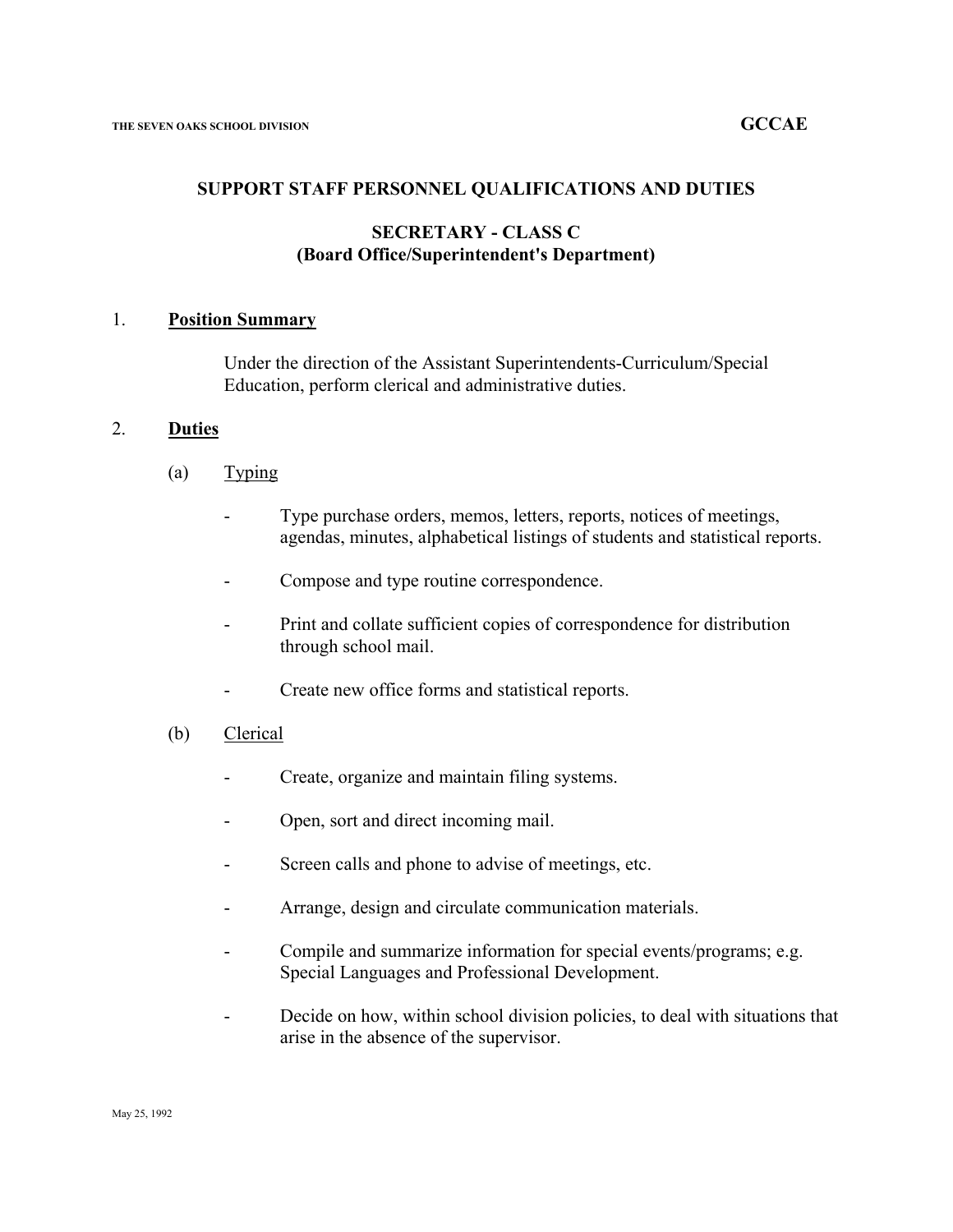### 2. **Duties**

- (b) Clerical
	- Screen incoming referrals for complete information for Attendance Officer.
	- Set up and maintain files on each case.
	- Maintain dictaphone log on each case.
	- Workplace Safety and Health Meetings prepare agendas, take minutes and distribute copies.

#### (c) Bookkeeping

- Maintain a record of expenditures and financial expenses for special programs.

#### (d) Purchase Orders

- Prepare purchase orders, maintain files for purchase orders, cross-check packing slips against purchase orders, check back orders, check invoices, check for correct charges and have invoices signed by Supervisor.

#### 3. **Education**

- Grade XII.
- Typing 60 w.p.m.
- Use of computers, switchboard, multi-line phone, photocopier, dictaphone and other pieces of office equipment.
- Excellent communication skills.

#### **THE SEVEN OAKS SCHOOL DIVISION GCCAE**